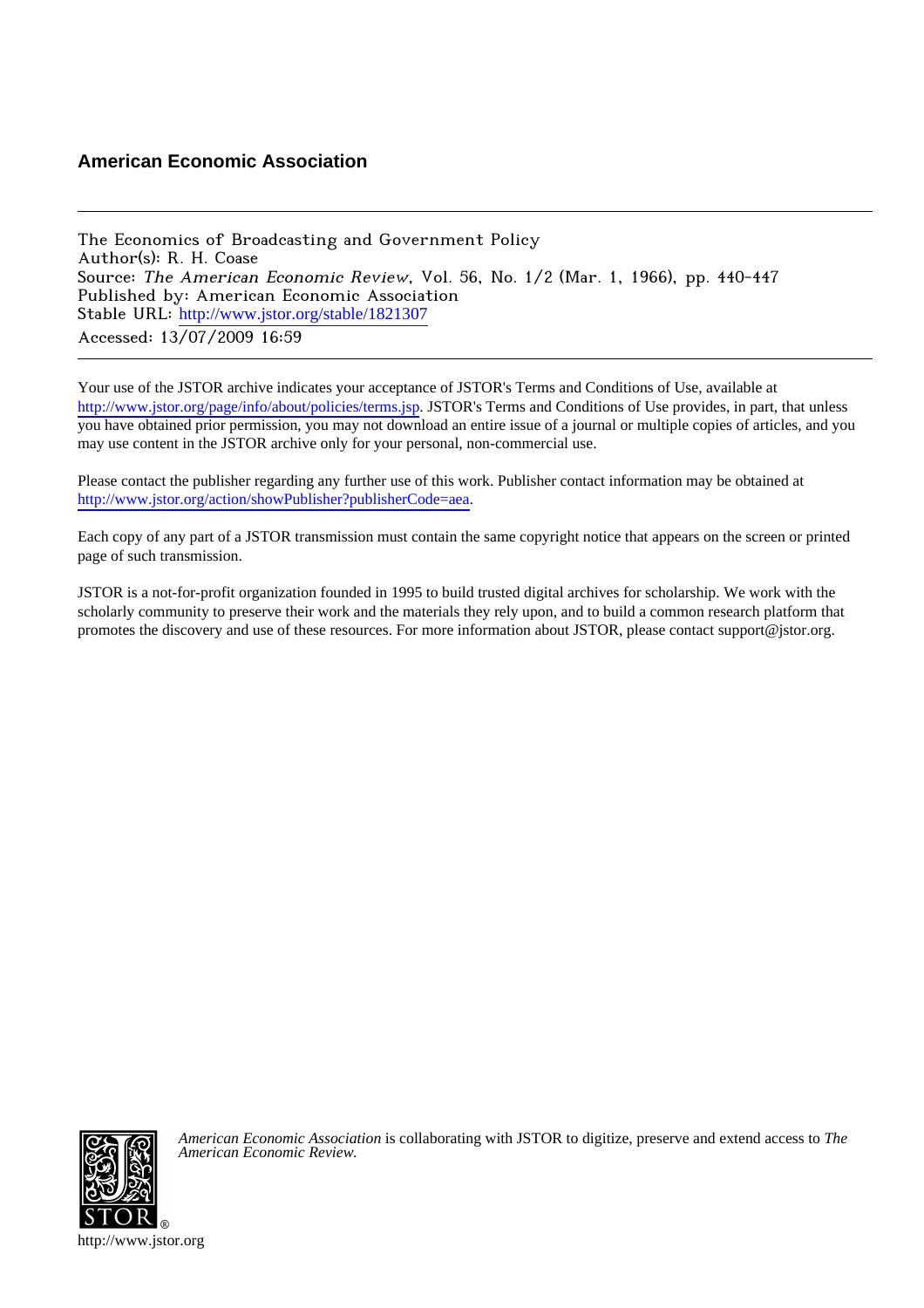## **THE ECONOMICS OF BROADCASTING AND ADVERTISING**

### **THE ECONOMICS OF BROADCASTING AND GOVERNAIENT POLICY**

## **By R. H. COASE University of Chicago**

**The broadcasting industry, with its various methods of finance, its intricate organization and its close, and peculiar, relations with the government offers a rich field for study by the economist. But I will not dwell on those aspects of the industry which would mainly be of interest to students of industrial organization. I wish to consider a more general question. I want to examine the part the economics of broadcasting has played in the formulation of government policy and to consider what conclusions we should draw from this in making our own policy recommendations and in the conduct of our researches.** 

**We must first note that economic factors are taken into account in a world in which ignorance, prejudice, and mental confusion, encouraged rather than dispelled by the political organization, exert a strong influence on policy mnaking. I will illustrate this by a quotation from the Canadian Royal Commission on Broadcasting of 1957 (the Fowler Commission). The Commission was discussing the proposal to finance the broadcasting service by means of an annual license fee for set-owners. This is what they said:** 

**This certainly seems a logical way for a group of people to make a joint purchase of a service they want. It is not strictly equitable as presumably a flat fee would be charged and all licencees would not make the same use of the service; but it seems much more equitable than the ear-marking of a particular tax paid both by those with radio and television sets and by those who hope never to have one in the house. The yield from the**  licence fee is reasonably predictable and the support required or desired to be given can **easily be adjusted upwards or downwards, by changing the amount of the individual licence fee.** 

#### **But the Commission concluded:**

**The flaw in this approach to the problem is that virtually nobody favours it, and many**  people feel quite strongly in their opposition. The arguments against it range from the in**efficiency and excessive cost of collection, through the likelihood of evasion and difficulty of enforcement, to the simple claim that a licence fee is a nuisance tax and generally unpopular.** 

**Thus we see that a method of finance which was considered "logical,"**  "more equitable" than the alternatives, which could be "easily ad**justed" to meet the changing requirements of the service was politically impossible because it would be "generally unpopular."' The** 

**'See the Report of the Royal Commission on Broadcasting (1957), pp. 274-75.**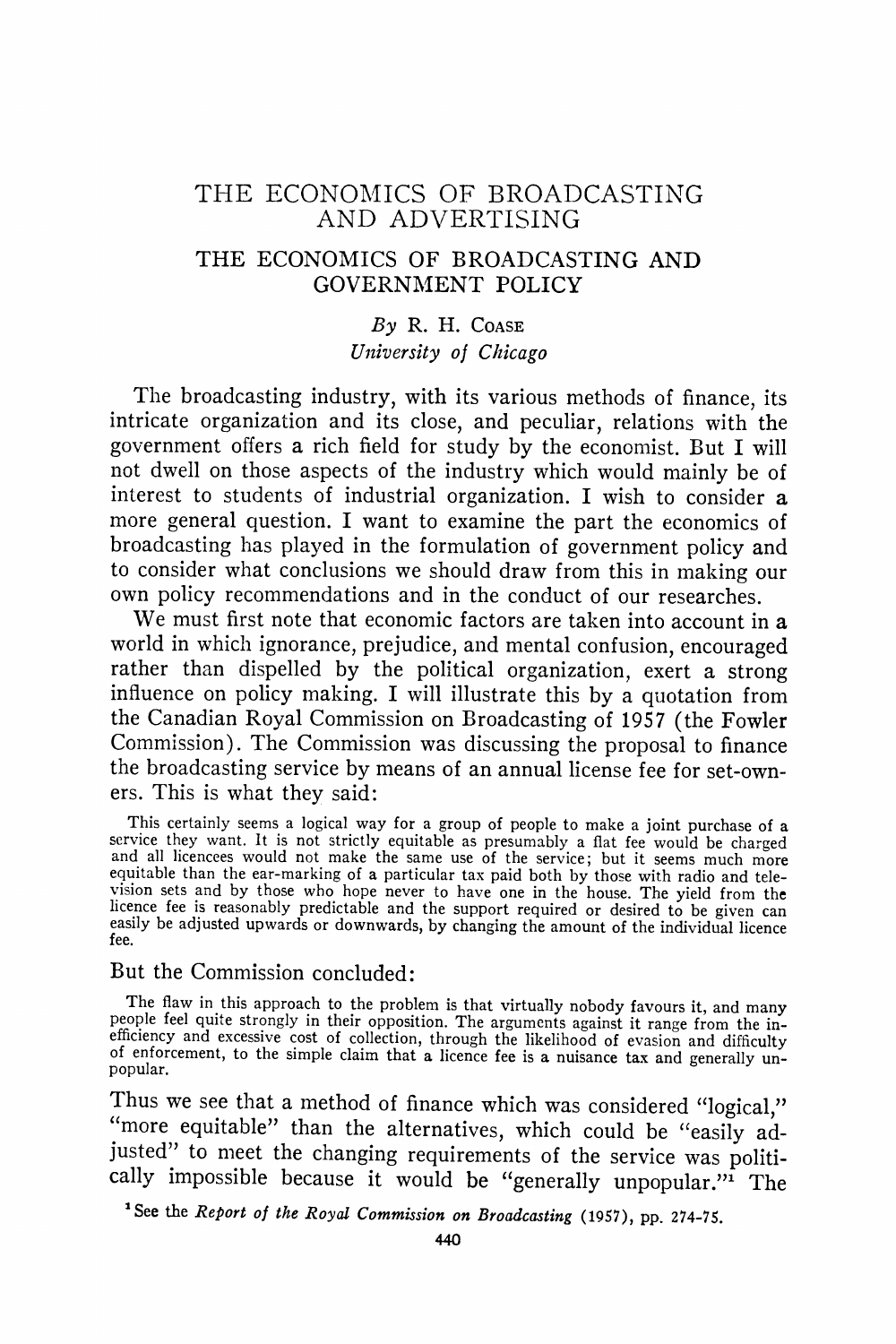**main reason for this unpopularity, heightened in Canada, as always, by describing the hardship a license fee would impose on the old-age pensioner, is an objection to paying for anything. This is, of course, bad economics. It is our duty to point this out, but at the same time we can hardly ignore, in deciding whether or not to advocate particular government policies, the extent to which political considerations will prevent the execution of those policies in a manner which is economically efficient. In Britain the BBC is financed by the proceeds of a license fee, but the BBC has not usually been allowed by the Treasury to receive the total proceeds, while the level of the fee has not always been as high as officials of the BBC desired. If the withholding of part of the license fee and the reluctance to raise it were due to political considerations unconnected with the needs of the service and if most licensees would have been willing to pay a higher fee to secure the additional service that this could have made possible, a reason for the introduction of commercial television is provided which would have been absent if one assumed that the license fee was fixed at an "optimum" level, however that may be defined.** 

**Of course we may hope that, over time, the influence of the economics profession will be such as to make it more difficult to gain political advantage by the propagation of bad economics. But there are other features of the system which I think we must regard as permanent. The first is that the businessmen in the broadcasting industry will try to make as much money as possible. I know that there are some economists who would argue that businessmen merely seek a reasonable return on their capital. But consider the facts. We know from recent figures that the profits of television stations in the first fifty TV markets represented, on an average, 36 percent of gross revenue and that the rate of return on capital for some stations was 200 or 300 percent per annum (after taxes). One wonders what an unreasonable rate of return would be. I personally believe that the only reason the rate is not 500 percent per annum (after taxes) is that the businessmen have not yet discovered how to achieve this. If one reads the trade press about changes in programming, it is apparent that the aim is almost invariably to gain audience (which facilitates the sale of time) and that the adjustments in rates which occur are designed to increase the receipts of the stations. I do not wish to moralize. As has been said, a man is seldom more innocently employed than when he is making money.** 

**So much for the first permanent feature. The second is that we cannot expect a regulatory commission to act in the public interest, particularly if we have regard to its actions over the long period. I am not primarily thinking of the fact that commissions in the United States tend to be responsive to the wishes of Congress or committees of Con-**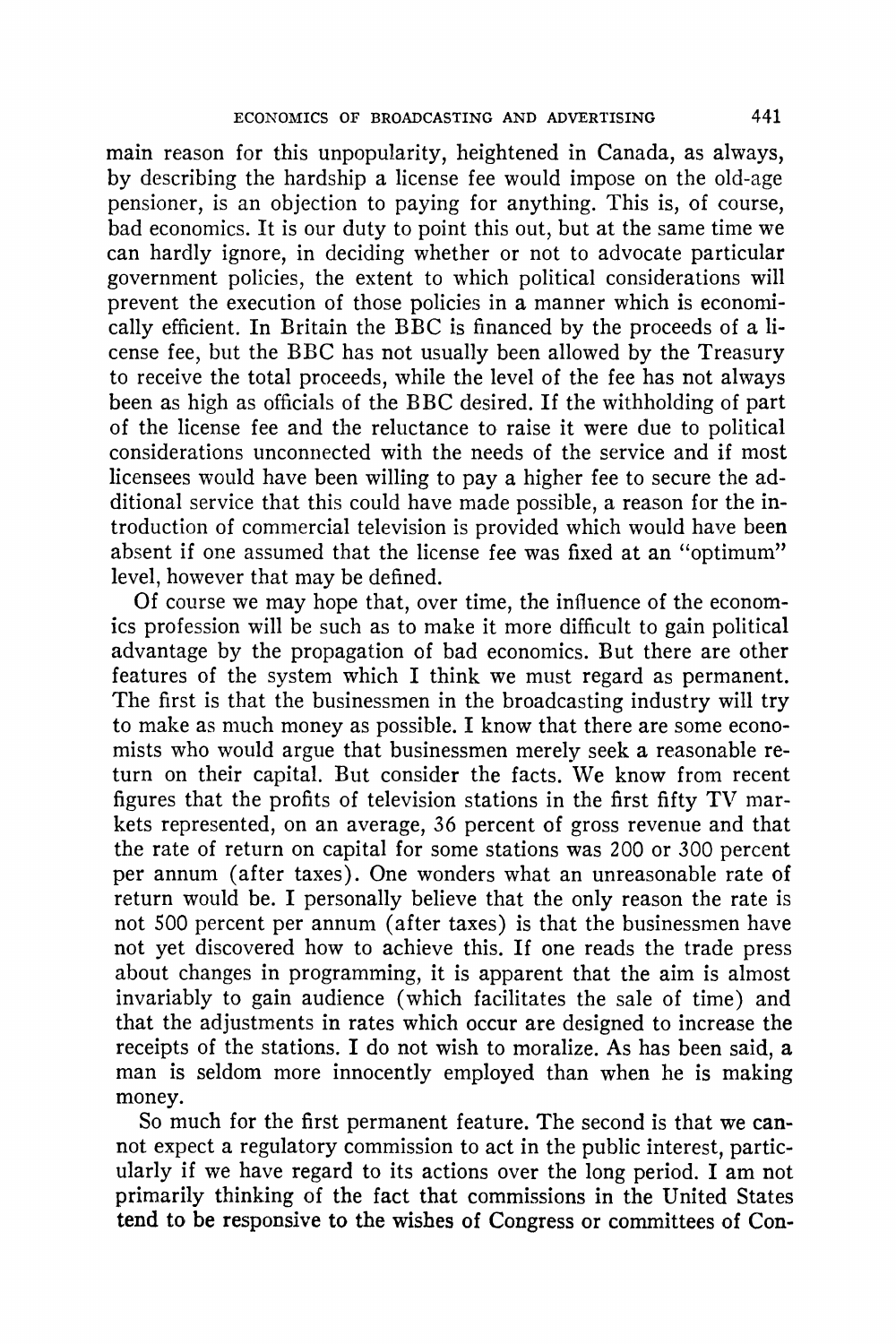**gress or that, appointed and reappointed by the executive, their views are liable to be in tune with those who have political power. What I have in mind is a feature which, with the best will in the world, it seems to me very difficult to eliminate. However fluid an organization may be in its beginning, it must inevitably adopt certain policies and organizational forms which condition its thinking and limit the range of its policies. Within limits, the regulatory commission may search for what is in the public interest, but it is not likely to find acceptable any solutions which imply fundamental changes in its settled policies. The observation that a regulatory commission tends to be captured by the industry it regulates is I think a reflection of this, rather than, in general, the result of sinister influences. It is difficult to operate closely with an industry without coming to look at its problems in industry terms. The result is that the commission, although thinking of itself as apart from and with different aims from the industry, will nonetheless be incapable of conceiving of or bringing about any radical changes in industry practices or structure. In fact, the regulation of the broadcasting industry by the Federal Communications Commission resembles a professional wrestling match. The grunts and groans resound through the land, but no permanent injury seems to result.** 

**It is of course wholly proper that public discussion of broadcasting policy should have centered on programming, since public policy must be appraised by considering its effects on the programs. But the discussion, particularly in Britain but also in the United States, has taken on a somewhat peculiar character and has tended to confuse rather than clarify the basic issues. Perhaps the best example is to be found in the Pilkington Report of 1962.** 

**The report examines the question of whether it is desirable "to give the public what it wants." It states that at first sight this aim seems to be "unexceptionable" but adds that, "when applied to broadcasting it is difficult to analyse." The reason is that not everyone wants the same things. It is somewhat surprising that the Committee should have thought this peculiar to broadcasting. Had they realized that this was a general problem that every economic system has to solve in dealing with every product or service and that, in most Western countries, it is solved with the aid of a pricing system, I think the Committee would have been led to a more useful discussion of the question. I would not wish to imply that we fully understand the logic of a pricing system or that special institutional arrangements are not necessary for its tolerable performance. But an understanding of the pricing system does lay bare the nature of the problem. As it is, what follows in the report is a discussion of an economic problem without benefit of economics.** 

**I can give you the flavor of the argument by quoting some passages,**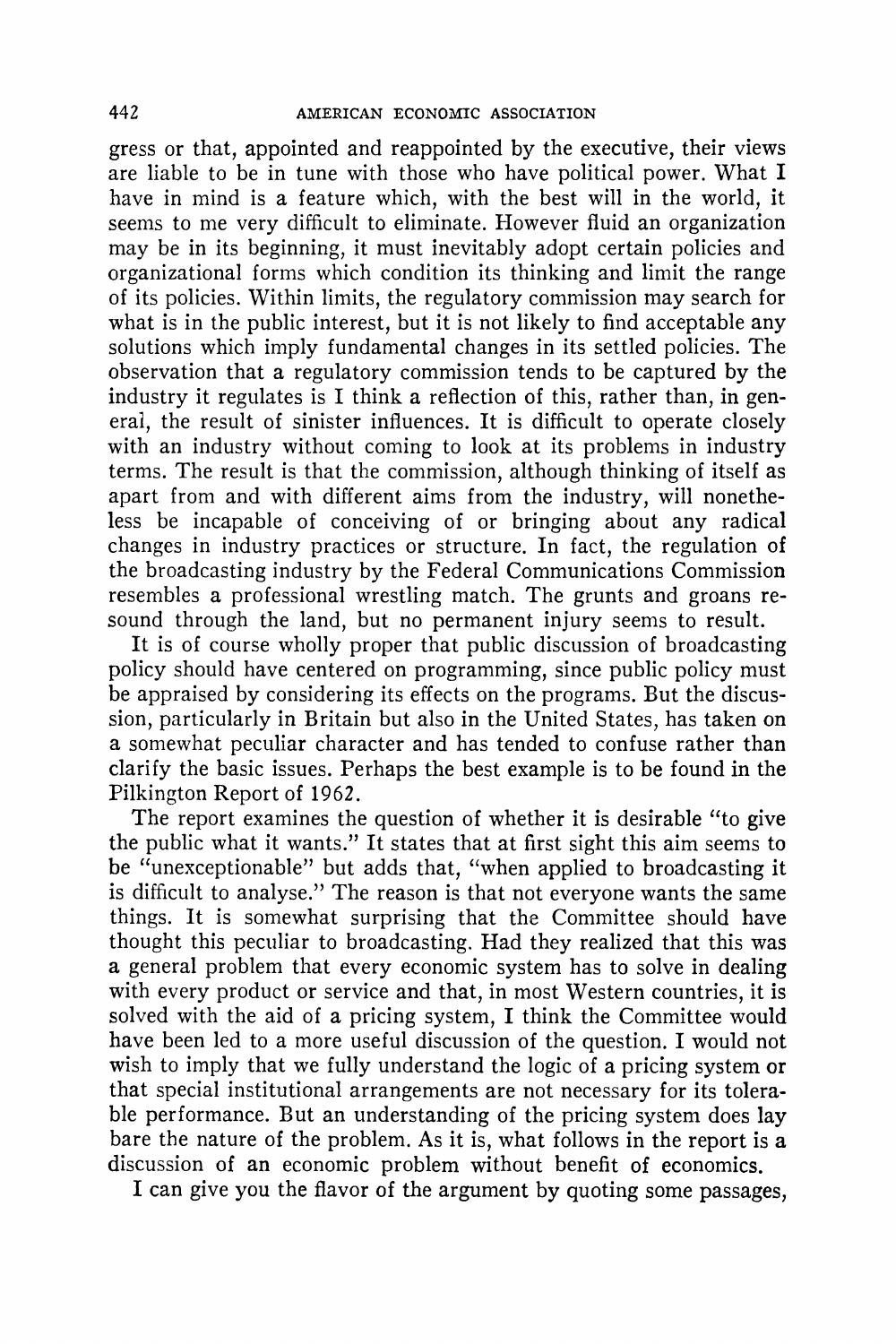**the character of which will not be altogether unfamiliar to those of you who know only the American literature:** 

No one can say he is giving the public what it wants, unless the public knows the<br>whole range of possibilities which television can offer and, from this range, chooses what<br>it wants to see. For a choice is only free if the **stricted. The subject matter of television is to be found in the whole scope and variety of human awareness and experience. If viewers-the public-are thought of as "the mass audience," or "the majority," they will be offered only the average of common experience and awareness; the "ordinary"; the commonplace-for what all know and do is, by**  definition, commonplace. They will be kept unaware of what lies beyond the average of<br>experience; their field of choice will be limited. In time they may come to like only what<br>they know. But it will always be true that, h **which to choose, they might and often would have chosen otherwise, and with greater enjoyment .... "[T]o give the public what it wants" is a misleading phrase: misleading because as commonly used it has the appearance of an appeal to democratic principle**  but the appearance is deceptive. It is in fact patronising and arrogant, in that it claims<br>to know what the public is, but defines it as no more than the mass audience; and in<br>that it claims to know what it wants, but limi **what the public wants and what it has the right to get is the freedom to choose from the widest possible range of programme matter. Anything less than that is deprivation.** 

**It is I think apparent that these passages, full of sound and fury, do not give us any criteria by which to decide whether any particular program should be transmitted. It is easy to talk about "the widest possible range of programme matter" but there is surely some point at**  which, as more and more resources are devoted to increasing the sup**ply of programs, the gain from additional broadcast programs is of less value than the loss in output elsewhere. And if the resources devoted to broadcasting are limited in this way, it follows that the provision of programs which are liked by one group will have deprived some other group of programs that they would have liked. According to what principles is it to be decided which demands are to be satisfied? The Committee never tells us this. But later they tell us how this problem should be solved. I will quote another passage:** 

**The broadcasting authorities have certainly a duty to keep sensitively aware of the public's tastes and attitudes as they now are and in all their variety; and to care about them. But if they do more than that, this is not to give the public "what someone thinks is good for it." It is to respect the public's right to choose from the widest possible range of subject matter and so to enlarge worthwhile experience.** 

**Up to now we have heard of respect for the public's right to choose and of need for the widest possible choice. It is at this point that the trap closes. They continue:** 

**Because, in principle, the possible range of subjcct matter is inexhaustible, all of it can never be presented, nor can the public know what the range is. So, the broadcaster must explore it, and choose from it first. This might be called "giving a lead": but it is not the lead of the autocratic or arrogant. It is the proper exercise of responsibility by public authorities duly constituted as trustees for the public interest.** 

**Thus the committee avoids the question of how it should be decided which programs to transmit and for the phrase "what the public wants," they substitute another and better, "what the public authority**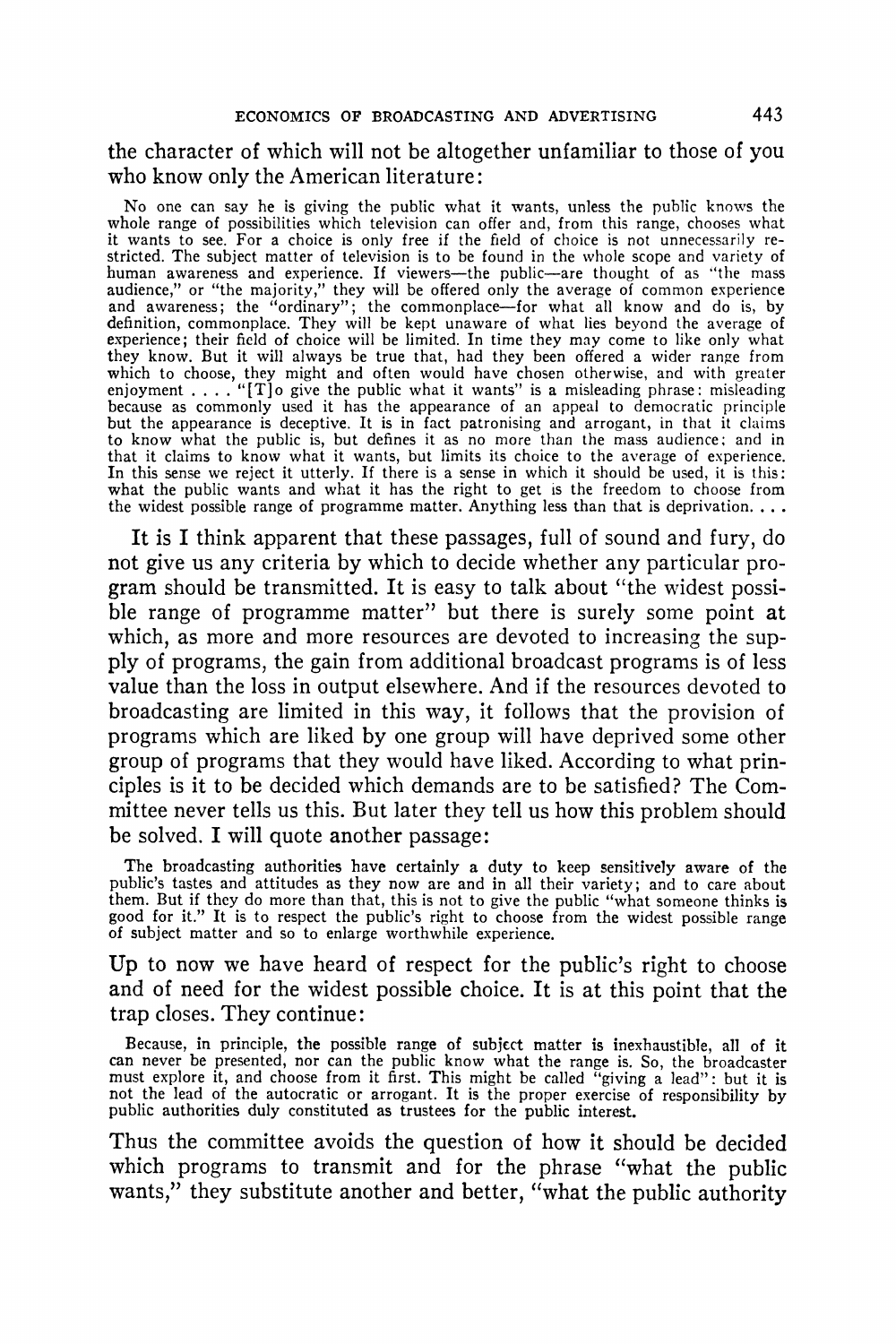**wants." What the public authority should want, how it would get the information which would enable it to do what it should, and how in practice it would be likely to act are questions which all disappear in a cloud of pious platitudes.2** 

**In the United States it is improbable that many would seriously suggest that a public authority such as the Federal Communications Commission should be given the power to determine in detail what programs should be broadcast, and while sentiments similar to those found in the Pilkington Report will no doubt continue to be expressed in the United States, there is no likelihood that they will lead to the establishment of a broadcasting system operated by some organ of the government (leaving aside the question of whether this would be held constitutional by the Supreme Court). The broadcasting system in the United States is likely to continue as a decentralized system, operated in the main by private enterprise. What programs will be broadcast will therefore be determined by the economics of the industry. Put shortly, the programs that will be broadcast will be those that it is most profitable to broadcast. I would not wish to argue that all the businessmen consider is money. A television station operator earning, 200 percent per annum (after taxes), if he had been grasping and less aware of the finer things, might no doubt have earned 210 percent per annum. I do not doubt that some programs will be broadcast which reduce the profits of the station, but I am quite certain that the broad pattern of programming will be determined by profitability. My view is that we should not bewail the fact that businessmen maximize profits. We should accept it and use it. The task which faces us (and the task of good government policy) is to devise institutional arrange**ments which will lead the businessman, as it were by an invisible hand. to do what is desirable (by making it profitable for him to do so).

**I would emphasize that belief in the invisible hand does not imply that the government has no part to play in the economic system. Quite the contrary. If it is in general true that men, following their own selfinterest, act in a way that is of benefit to society, it is, to quote Edwin Cannan, "because human institutions are arranged so as to compel self-interest to work in directions in which it will be beneficient."3 Our task as economists is to help in the devising and improving of those institutions. In doing this, we should not ignore the noble side of human nature when this can be brought into play. But we should never forget the words of Alfred Marshall to which Robertson has drawn our attention: "progress chiefly depends on the extent to which the strongest** 

<sup>2</sup> These quotations will be found in the Report of the Committee on Broadcasting, 1960 **(Cmnd. 1753, June, 1962), pp. 16-18.** 

**'See the Econ. Rev., July, 1913, p. 333.**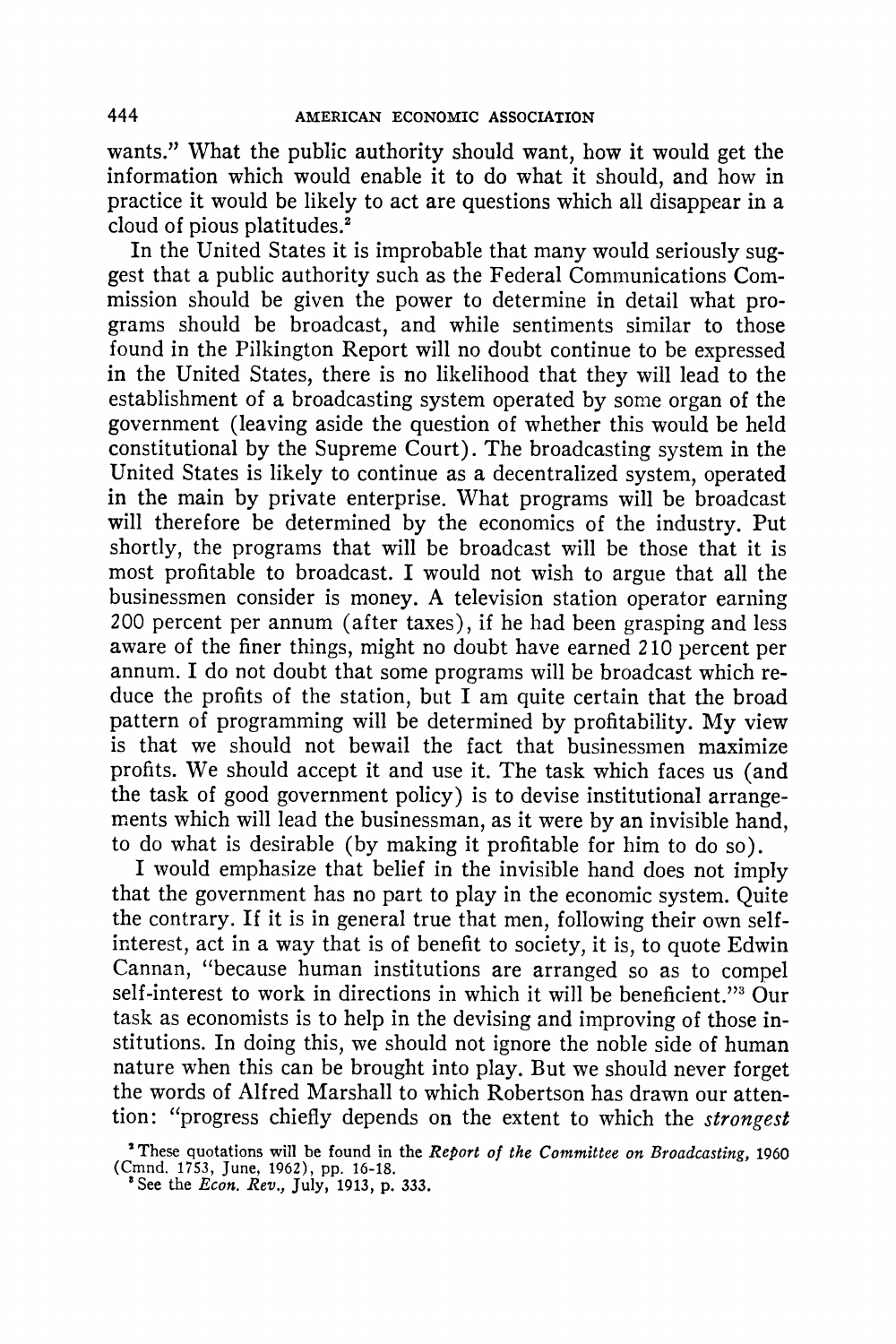**and not merely the highest forces of human nature can be utilized for the increase of social good."4** 

**I think we should ponder these words of Cannan and Marshall when we contemplate the institutional framework within which the broadcasting industry operates in the United States. It is obviously incredibly bad. But how should it be improved? The allocation of the major resource used in the industry, the radio frequency spectrum, is carried out by a method which is inefficient, inequitable, and inflexible. I have explained my grounds for holding this view on other occasions and there is no need for me to spend much time going over them now, particularly as there is really no dispute about the correctness of my position. If I may quote Dr. Goldin when he was with the FCC, but giving, I need hardly say, his personal views, the present procedure for choosing among competing applicants for the radio frequency spectrum is "ritualistic, formalistic, wasteful and inefficient."5 I have proposed that radio frequencies should be disposed of to the highest bidder because it would avoid the costs of the present procedure, would tend to allocate these frequencies to those who could use them most efficiently, would prevent the unjustifiable enrichment of those (commonly wealthy) private individuals who obtain these grants from the FCC, and would facilitate changes in the use of radio frequencies when this seemed to be called for.** 

**I would not argue that there should be no government regulation of the broadcasting industry. But such regulation is not inconsistent with use of the pricing system. There is no industry which is not in some way regulated. What is extraordinary if we contemplate the allocation of the radio frequency spectrum is that it makes no use at all of the pricing system. Of course there would be difficulties in introducing a pricing scheme. Dr. Goldin has said that "after the initial shock of rationally considering the use of the pricing mechanism in frequency allocations, the virtually unanimous view of communications specialists" would be that these practical difficulties were too great and he adds that until I, or a friendly ally, make a study of how such a system would actually operate, my suggestion will not get into "the mainstream."6 I think that this is right. The FCC is rather like a whale stranded on the seashore, waiting while the local inhabitants, ignorant of whale anatomy, try to show it the direction in which it should swim. If we are to get sensible government policy in this area, it will, I am afraid, have to come from the work of economists outside the government service (and, for that matter, outside the industry).** 

**<sup>&#</sup>x27;See A. C. Pigou, ed., Memorials of Alfred Marshall, p. 310. 'Land Econ., May, 1965, p. 168.** 

**e lbid.**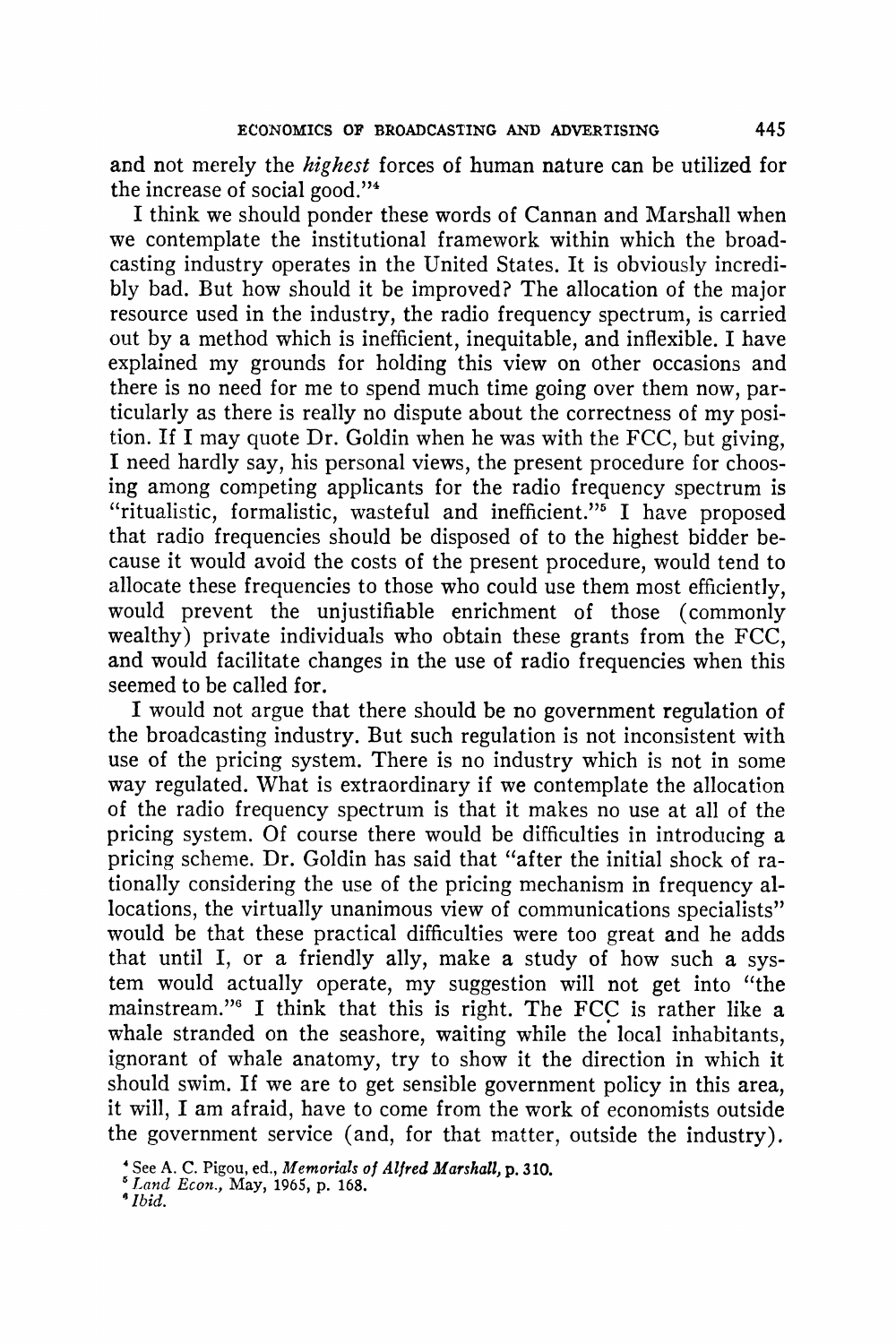**The position is the same if we think of another fundamental question: the finance of the industry. With commercial broadcasting, the person who pays for the broadcast of a program is the advertiser. It follows that the programs broadcast are those which maximize the profits to be derived from advertising. The market for broadcast programs is one from which the consumer is barred: what he would pay plays no part in the determination of programs. The result is that some sectors of the public feel that they are not being catered for. The FCC is uneasily aware that all is not well. And so it has exhorted the businessmen to act in the public interest and, incidentally, against their own. It seems clear that in this case the highest motive was not the strongest.** 

**The obvious way of dealing with this problem is to introduce some form of pay-television. If this were done, consumers who were willing to pay more for resources used in the broadcasting industry than were the advertisers could secure the kind of programs they wanted. This proposal has been strongly opposed by the broadcasting industry. This opposition comes, as Dr. Frank Stanton of CBS has told us, not because the industry has any "economic axe to grind," but because it would not be in the best interests of the public.7 It is I think a universal rule that businessmen never act from higher motives than when they are engaged in restricting potential competition. Of course, the opposition has been successful. Proposals for pay-television were first made in the late 1940's, but in spite of determined attempts to secure the approval of the Federal Communications Commission, all that has been granted is authorization for experimental pay-television services operating under restrictive conditions which make it impossible for pay-television to realize its potentialities. So far only one such service has been started, that in Hartford, Connecticut. I do not know what the future will be. But there are no signs that the Federal Communications Commission intends to change its policy of support for the commercial broadcasting system.** 

**What should be done? The task of charting a sensible future for the broadcasting industry is not one which can be left to the industry, which has its own interests to protect. It cannot be left to the Federal Communications Commission, which cannot conceive of any future which is not essentially a repetition of the past. Who, therefore, is to perform this task? I suggest that it has to be assumed by academic economists. You may recall what Adam Smith said about university education: "The parts of education which are commonly taught in universities, it may, perhaps, be said are not very well taught. But had it not been for those institutions, they would not have been com-** 

**<sup>&#</sup>x27; CBS Statement on Pay-Television by Dr. Frank Stanton, President of Columbia Broadcasting System, May 19, 1955.**